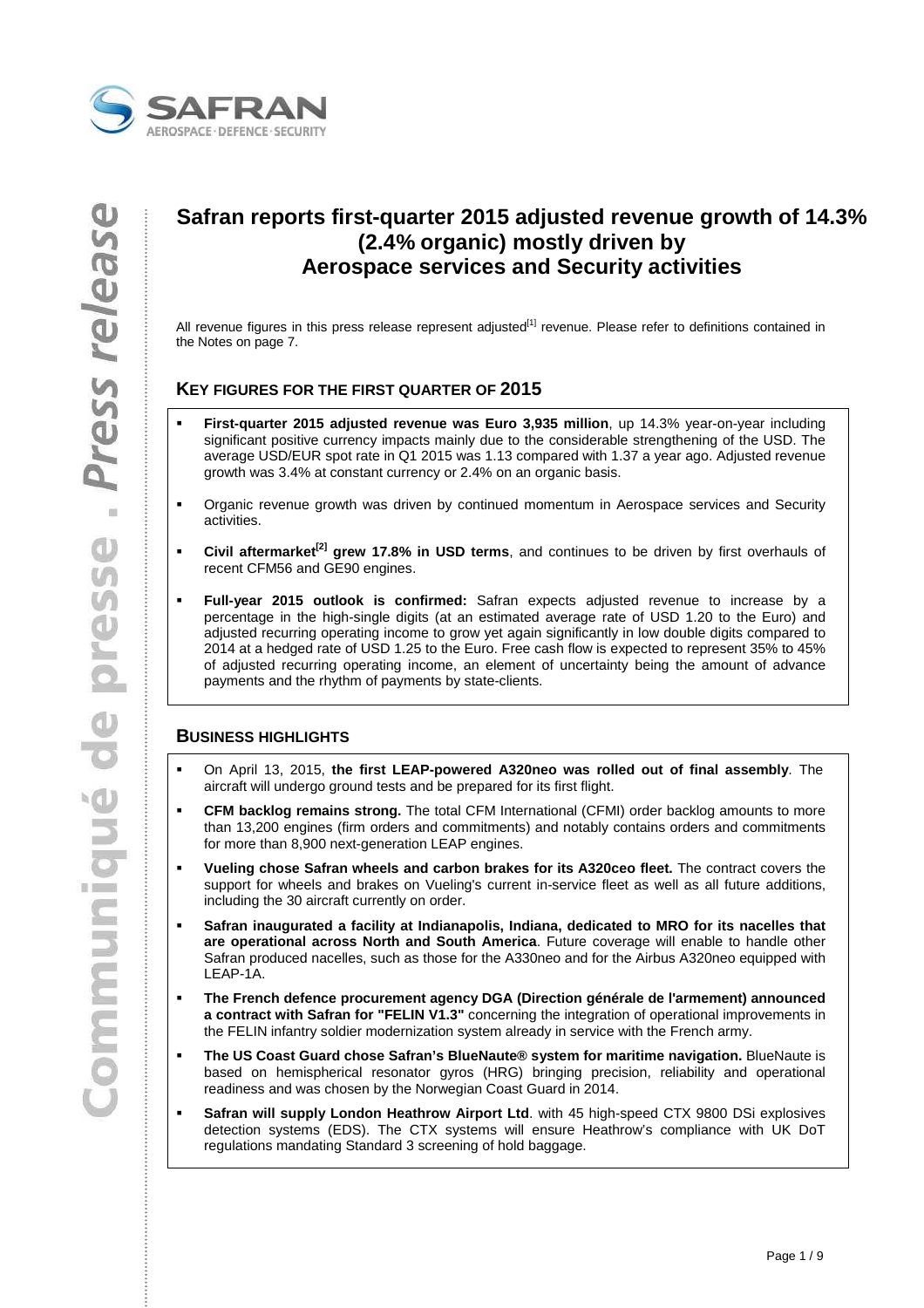

**Paris, April 22, 2015** - Safran (Euronext Paris: SAF) today reports revenue for the first quarter of 2015.

## **EXECUTIVE COMMENTARY**

Chairman and CEO Jean-Paul Herteman commented:

"In the first quarter, Safran's growth is principally driven by the continuing momentum of service activities across our propulsion businesses. Commercial aviation traffic continues to increase, driving our civil aftermarket revenues and our helicopter support activities have returned to growth.

Progress of the certification and test programme for the LEAP family of engines is excellent and we are very confident that our breakthrough engine will fulfil expectations. LEAP continues to demonstrate its outstanding commercial success with more than 8,900 engines in backlog, giving us a market share of 75% of future medium range aircraft. In addition, the current-generation programme CFM56 remains in very high demand, as our increasing market share demonstrates.

Our targets for 2015 are confirmed. Safran's strong positioning and sustained market trends give us full confidence in delivering sustained profitable growth. That confidence is further reinforced by a smooth and efficient management transition."

## **FIRST-QUARTER 2015 REVENUE**

Safran's revenue in the first quarter was Euro 3,935 million, a 14.3% increase compared to Euro 3,443 million in the same period a year ago. This Euro 492 million increase reflects growth in Aerospace (Propulsion and Equipment), Security and Defence revenue.

On an organic basis (excluding the effects of acquisitions, disposals and currency variations), Group revenue increased by Euro 82 million, or 2.4%. Organic revenue was determined by applying constant exchange rates and by excluding the effects of changes in structure. Hence, the following calculations were applied:

| <b>Reported growth</b>                       |         | 14.3% |
|----------------------------------------------|---------|-------|
| Euro (36) million<br>Impact of acquisitions. | (1.0)%  |       |
| newly consolidated activities and disposals  |         |       |
| Currency impact Euro (374) million           | (10.9)% |       |
| Organic growth                               |         | 2.4%  |

Currency variations favourably impacted revenue in the amount of Euro 374 million in the first quarter 2015, reflecting a globally positive translation effect on non-Euro revenues, notably on the portion of the USD-denominated revenue naturally hedged via USD procurements. The Group's average USD/EUR spot rate was 1.13 to the Euro in the first quarter 2015 compared to 1.37 in the year-ago period. The Group's hedge rate improved to USD1.25 to the Euro in the first quarter 2015 from USD1.27 in the year-ago period.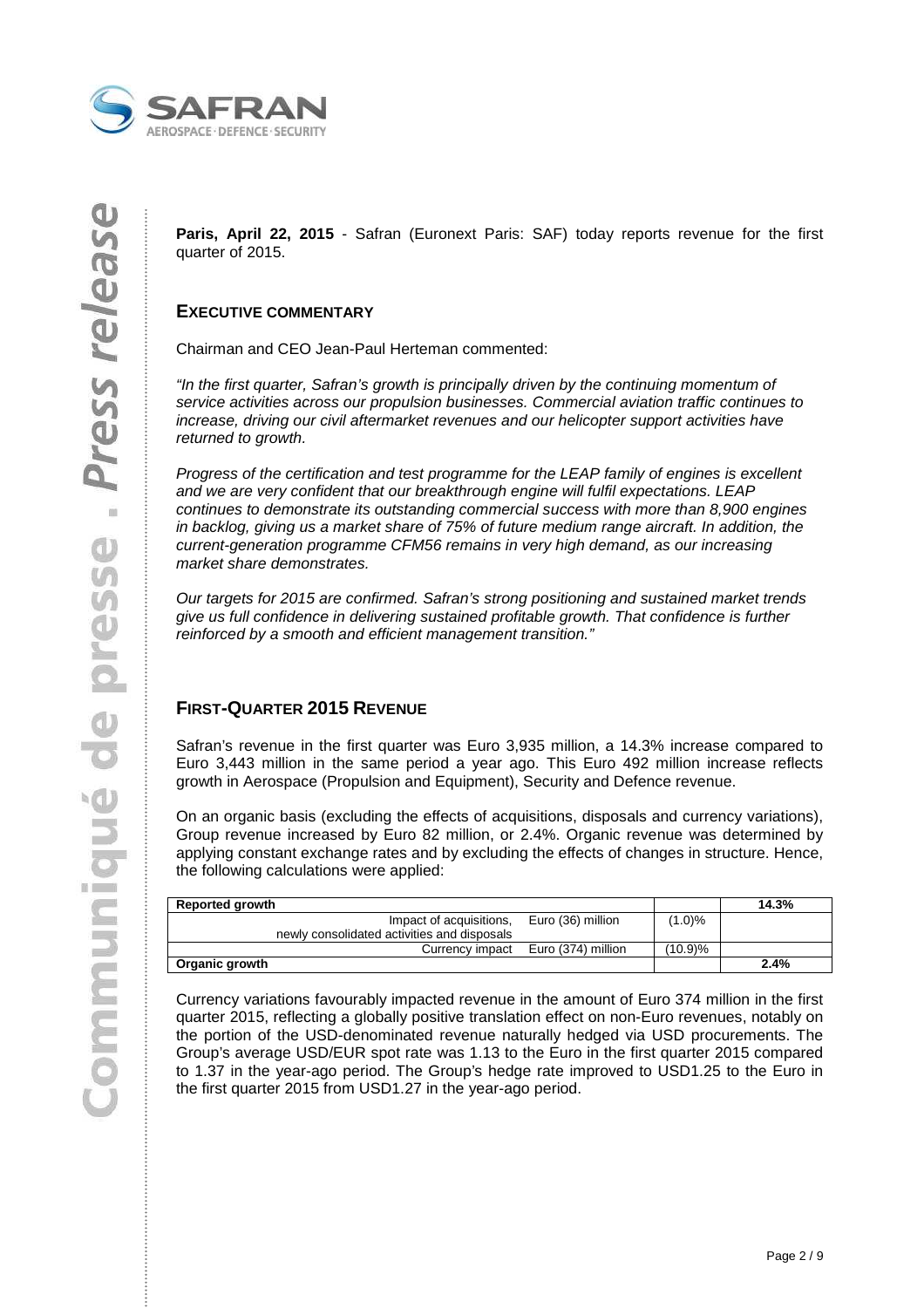

#### **Aerospace Propulsion**

First-quarter 2015 revenue was Euro 2,070 million, a 13.4% increase (3.7% on an organic basis) compared to revenue in the year-ago period of Euro 1,825 million. The increase in revenue was primarily driven by services the strong underlying growth of which was boosted by the higher USD in Q1 2015.

Overall service revenue in Aerospace Propulsion grew by 25.6% in Euro terms and represents a 56% share of revenue in the quarter. Civil aftermarket revenue grew by 17.8% in USD terms, and continues to be driven by first overhauls of recent CFM56 and GE90 engines. Helicopter turbines aftermarket and military engines aftermarket also grew at healthy rates.

402 CFM56 engines were delivered in Q1 2015, the same number as in Q1 2014. Total new firm orders and commitments for CFM56 and LEAP were received for over 700 engines in the first quarter. At March 31, 2015 the total backlog for these engines stood at above 13,200 units and notably contains orders and commitments for more than 8,900 next-generation LEAP engines.

Revenue of the helicopter turbine businesses grew slightly as growth of support activities more than offset a slight decline in new engine shipments, impacted by the temporary effects of production delays and soft OE demand. Military OE revenues declined as M88 deliveries were lower this quarter, as expected.

#### **Aircraft Equipment**

First-quarter 2015 revenue of Euro 1,172 million increased 15.4% compared to Euro 1,016 million in the year-ago period. Service revenue grew by 19.0%, including the effect of the stronger USD, and accounts for 27.3% of total sales. On an organic basis, revenue was stable.

Shipments for the 787 programme, which had driven strong OE growth throughout 2014, were broadly flat as Boeing's assembly rates plateaued in Q1 2015. Deliveries of wiring shipsets and landing gear to Airbus for the A350 programme compared favourably to the level of a year ago, accelerating from a very low base. Lower deliveries of large nacelles drove a decline in OE revenues at that business. Shipments of A320 thrust reversers should catch up over the course of the year.

Growth in services was driven by the carbon brakes and landing gear activities.

#### **Defence**

First-quarter 2015 revenue was Euro 278 million, up 8.2% compared to Euro 257 million in the previous year (down 1.2% on an organic basis). Optronics revenue was down as shipments remained soft, notably due to the end of FELIN equipment deliveries to the French army. This decline was not entirely offset by growth in Avionics. The annual outlook for stability in Defence remains unchanged on the basis of the encouraging order intake in 2014.

#### **Security**

First-quarter 2015 revenue of Euro 414 million increased 20.0% compared to Euro 345 million in the year-ago period. On an organic basis, revenue grew by 6.1%.

Identification revenues increased, driven by broad-based growth from public sector customers in the Americas (US Federal contracts, Chile) and Europe (France, Holland, Albania), partially offset by declines in the Middle East Africa region. As expected, detection revenues declined compared to the year-ago quarter, primarily due to delays in airport construction which caused some deliveries to slip out of the quarter. Business Solutions activities recovered and grew in line with the division as card shipments increased, particularly to banking sector customers.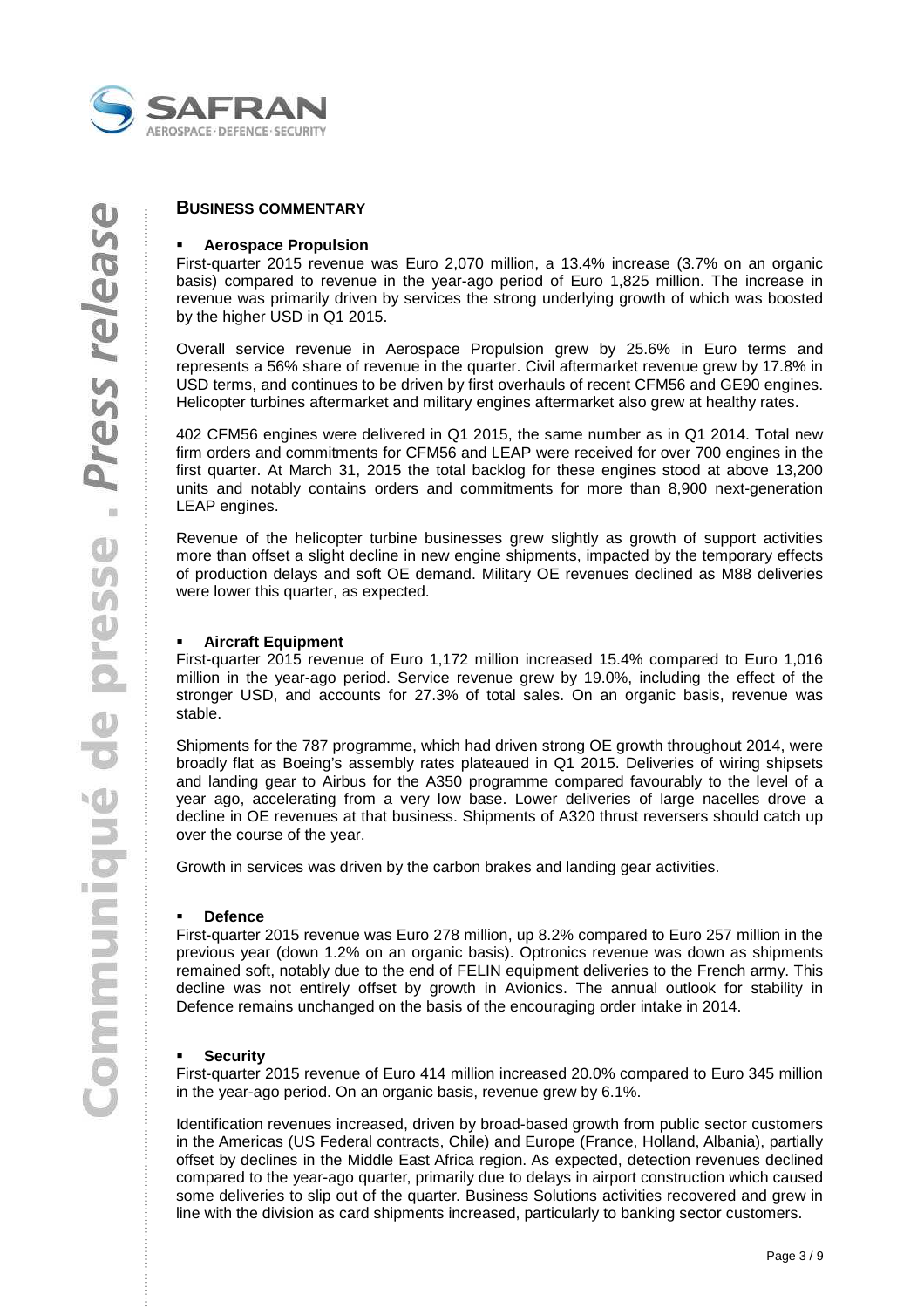

The French state sold 4% of Safran's share capital to institutional investors via a placing on March 2, 2015, following which it held 18.0% of Safran share capital. Safran's share thus benefits from a larger free float (67.8% of the shares outstanding at March 31, 2015) and greater liquidity.

## **2015 OUTLOOK**

Full-year 2015 outlook is confirmed and is applicable to the Group's current structure. It does not take into account any potential impact in 2015 of notably the finalisation of the regrouping of its space launcher activities with those of Airbus Group in their joint venture, Airbus Safran Launchers.

Safran expects on a full-year basis:

- Adjusted revenue to increase by a percentage rate in the high single digits compared to 2014 (at an estimated average rate of USD 1.20 to the Euro).
- Adjusted recurring operating income to increase by a percentage in low double digits compared to 2014 recurring operating income (at a hedged rate of USD 1.25 to the Euro). The hedging policy isolates adjusted recurring operating income from current EUR/USD variations except for the part generated in USD by activities located in the US, subject to the translation effect when converted into Euro.
- Free cash flow representing 35 to 45% of adjusted recurring operating income, an element of uncertainty being the amount of advance payments and the rhythm of payments by state-clients.

The full-year 2015 outlook is based on the following underlying assumptions:

- Healthy increase in aerospace OE deliveries
- Civil aftermarket growth of approximately 10%
- Reduction of self-funded R&D of the order of Euro 100 150 million with a lower level of capitalisation compared to 2014 with less spending on Leap, A350, helicopters as they come closer to certification and entry into service
- Sustained level of tangible capex, around Euro 700 million, as requested by production transitioning and ramp-up
- Profitable growth for the Security business
- Continued benefits from the on-going Safran+ plan to improve direct costs and reduce overhead.

## **CURRENCY HEDGES**

Safran now expects annual net USD exposure for 2015-2020 to range between USD 7.3 billion and USD 8.0 billion due to strong growth of businesses with exposed USDdenominated revenues. The Group took advantage of the stronger USD to secure the overall increased exposure at a favorable rate.

2015 / 2016: Increased exposure fully hedged at the rate of USD 1.25.

2017: Coverage increased to USD 6.1 billion at an achieved rate of USD 1.25 (including through knock out option strategies). Accumulators will allow hedging to grow to a total of USD 7.7 billion as long as €/\$ remains below 1.42 up to end 2015. The target hedge rate remains unchanged at USD 1.25. Knock out options barriers are set at various levels above USD 1.38.

2018: Coverage increased to USD 6.0 billion at an achieved rate of USD 1.18 (through forward sales and short dated knock out option strategies). Coverage will increase to a total of USD 8.0 billion at an improved target rate below USD 1.20 through accumulators as long as €/\$ remains below USD 1.28 up to end 2015. Knock out options barriers are set at various levels between 1.12 and USD 1.45 with maturities ranging between 1 month and 2 years.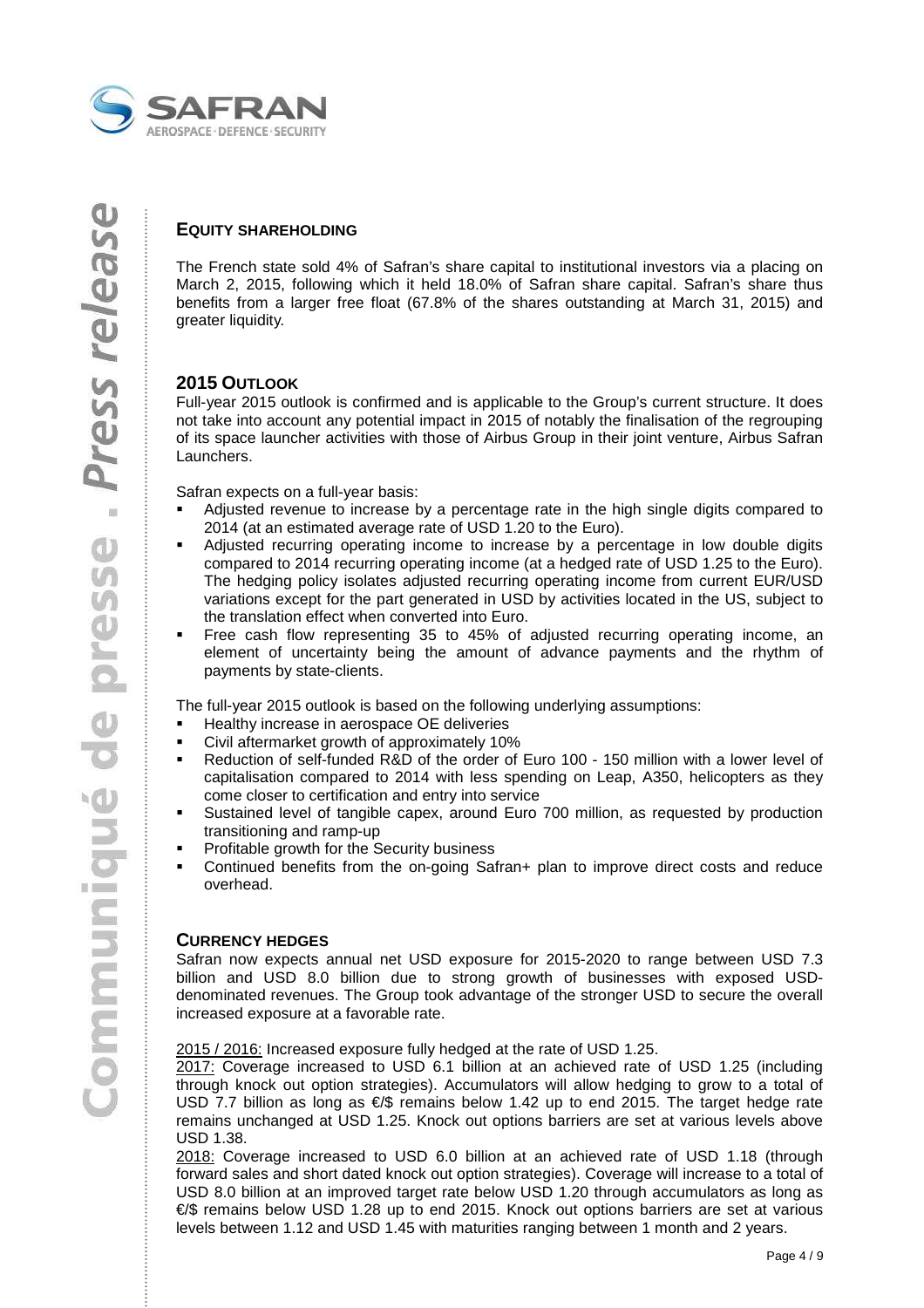

Due to the use of knock out option strategies in 2017-2018 portfolios, effective coverage for the period will be secured in the course of 2015-17 depending on forex market conditions. If all or part of the options were to be knocked out the optional strategies would be adapted to new market conditions.

Hedged rates are now:

- 2015: targeted hedged rate at USD 1.25 to the Euro (unchanged)
- 2016: targeted hedged rate at USD 1.25 to the Euro (unchanged)
- 2017 targeted hedge rate at USD 1.25 to the Euro (unchanged)
- **2018 new targeted hedge rate below USD 1.20**

At April 10, 2015, the firm hedge book amounted to USD 24.2 billion.

## **UPCOMING EVENTS**

| Annual Shareholders Meeting | April 23, 2015 |
|-----------------------------|----------------|
| H <sub>1</sub> 2015 results | July 30, 2015  |

\* \* \* \* \*

Safran will host today a conference call open to analysts and investors at 8:00 am CET which can be accessed at +33 1 70 77 09 44 from France, +44 203 367 9453 from the UK, +1 866 907 5928 from the US. A replay will be available at +33 1 72 00 15 00, +44 203 367 9460 and +1 877 642 3018 (access code 293297#).

The press release and presentation are available on the website at www.safran-group.com.

\* \* \* \* \*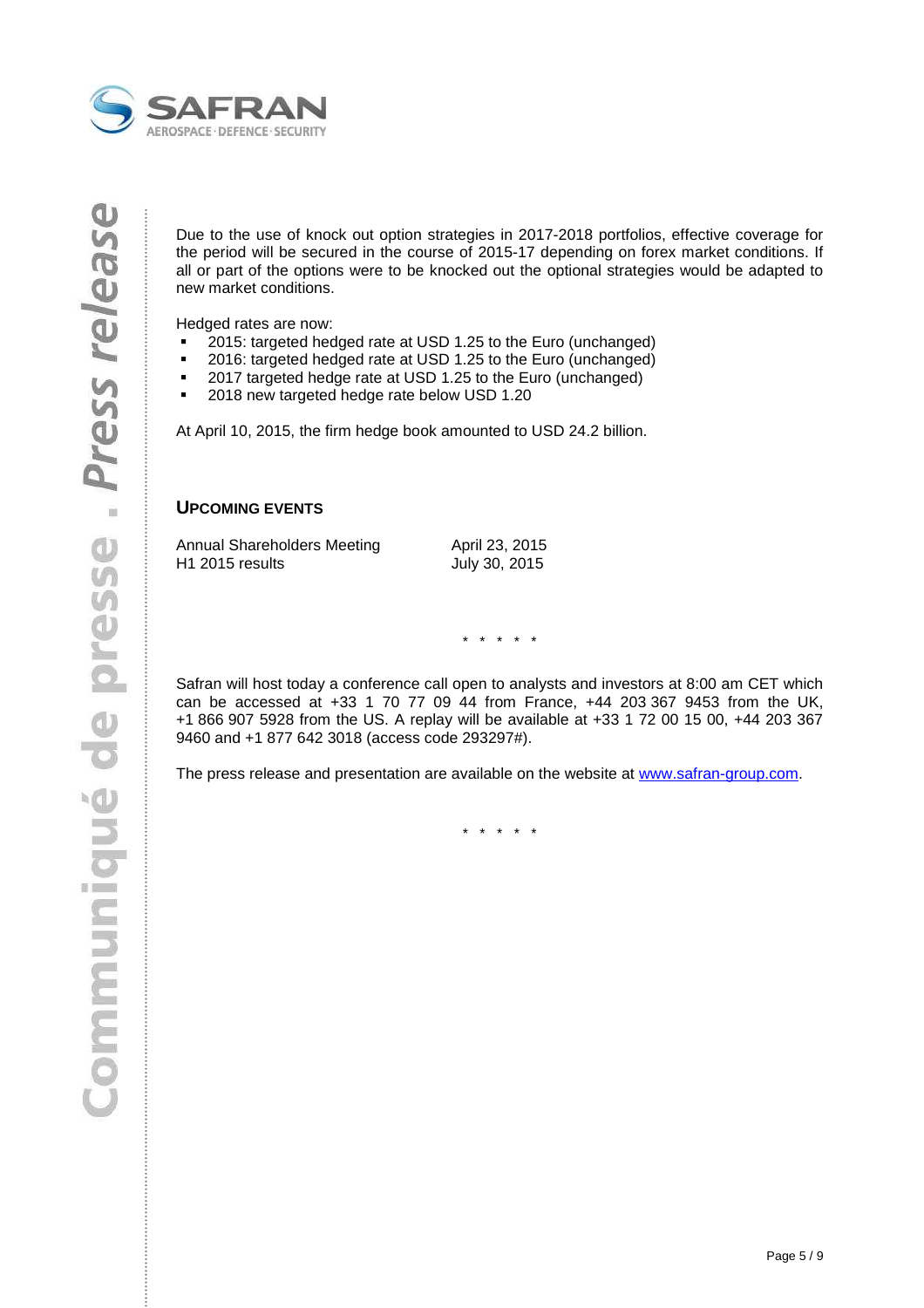

## **KEY FIGURES**

| Segment breakdown of<br>adjusted revenue<br>(In Euro million) | Q1 2014 | Q1 2015 | % change<br>reported | % change<br>Organic |
|---------------------------------------------------------------|---------|---------|----------------------|---------------------|
| Aerospace Propulsion                                          | 1.825   | 2.070   | 13.4%                | 3.7%                |
| <b>Aircraft Equipment</b>                                     | 1.016   | 1.172   | 15.4%                | (0.5)%              |
| Defence                                                       | 257     | 278     | 8.2%                 | (1.2)%              |
| Security                                                      | 345     | 414     | 20.0%                | 6.1%                |
| Others                                                        | ٠       |         | na                   | na                  |
| <b>Total Group</b>                                            | 3.443   | 3.935   | 14.3%                | 2.4%                |

| 2014 adjusted revenue by<br>quarter<br>(In Euro million) | Q1 2014 | Q2 2014 | Q3 2014 | Q4 2014 | FY 2014 |
|----------------------------------------------------------|---------|---------|---------|---------|---------|
| Aerospace Propulsion                                     | 1.825   | 1,938   | 1,944   | 2.446   | 8,153   |
| <b>Aircraft Equipment</b>                                | 1.016   | 1.121   | 1.021   | 1.288   | 4.446   |
| Defence                                                  | 257     | 327     | 256     | 381     | 1.221   |
| Security                                                 | 345     | 377     | 368     | 440     | 1,530   |
| Others                                                   |         |         |         |         |         |
| Total revenue                                            | 3.443   | 3.765   | 3,589   | 4.558   | 15,355  |

| Euro/USD rate             | Q1 2014 | Q1 2015 |
|---------------------------|---------|---------|
| Average spot rate         | $+37$   | 1 13    |
| Spot rate (end of period) | 1.38    | .08     |
| Hedged rate               | - 27    | 25      |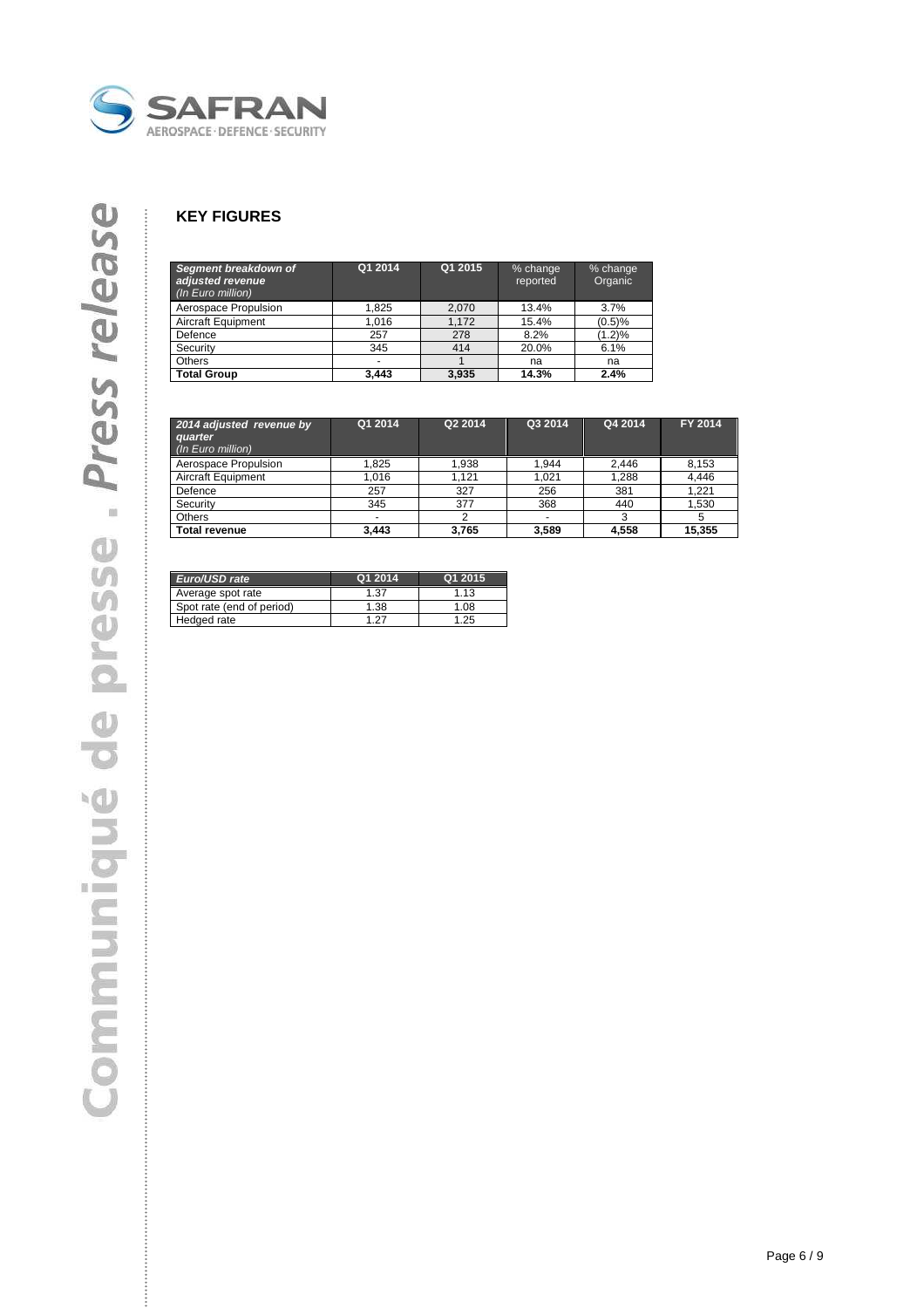

## **NOTES**

## **[1] Adjusted revenue**

To reflect the Group's actual economic performance and enable it to be monitored and benchmarked against competitors, Safran prepares an adjusted revenue.

Safran's consolidated revenue has been adjusted for the impact of:

- the mark-to-market of foreign currency derivatives, in order to better reflect the economic substance of the Group's overall foreign currency risk hedging strategy:
	- revenue net of purchases denominated in foreign currencies is measured using the effective hedged rate, i.e., including the costs of the hedging strategy,
	- all mark-to-market changes on foreign currency derivatives hedging future cash flows are neutralized.

First-quarter 2015 reconciliation between consolidated revenue and adjusted revenue:

| Q1 2015           |         | Currency hedging                                 |                                    |                                                                      | <b>Business combinations</b>                    |                            |
|-------------------|---------|--------------------------------------------------|------------------------------------|----------------------------------------------------------------------|-------------------------------------------------|----------------------------|
| (In Euro million) | revenue | <b>Consolidated Remeasureme</b><br>nt of revenue | Deferred<br>hedging gain<br>(loss) | Amortization<br>intangible<br>assets -<br>Sagem-<br>Snecma<br>merger | PPA impacts -<br>other business<br>combinations | <b>Adjusted</b><br>revenue |
|                   |         |                                                  |                                    |                                                                      |                                                 |                            |
| Revenue           | 4.075   | (140)                                            | na                                 | na                                                                   | na                                              | 3,935                      |

#### **[2] Civil aftermarket** (expressed in USD)

This non-accounting indicator (non-audited) comprises spares and MRO (Maintenance, Repair & Overhaul) revenue for all civil aircraft engines for Snecma and its subsidiaries and reflects the Group's performance in civil aircraft engines aftermarket compared to the market.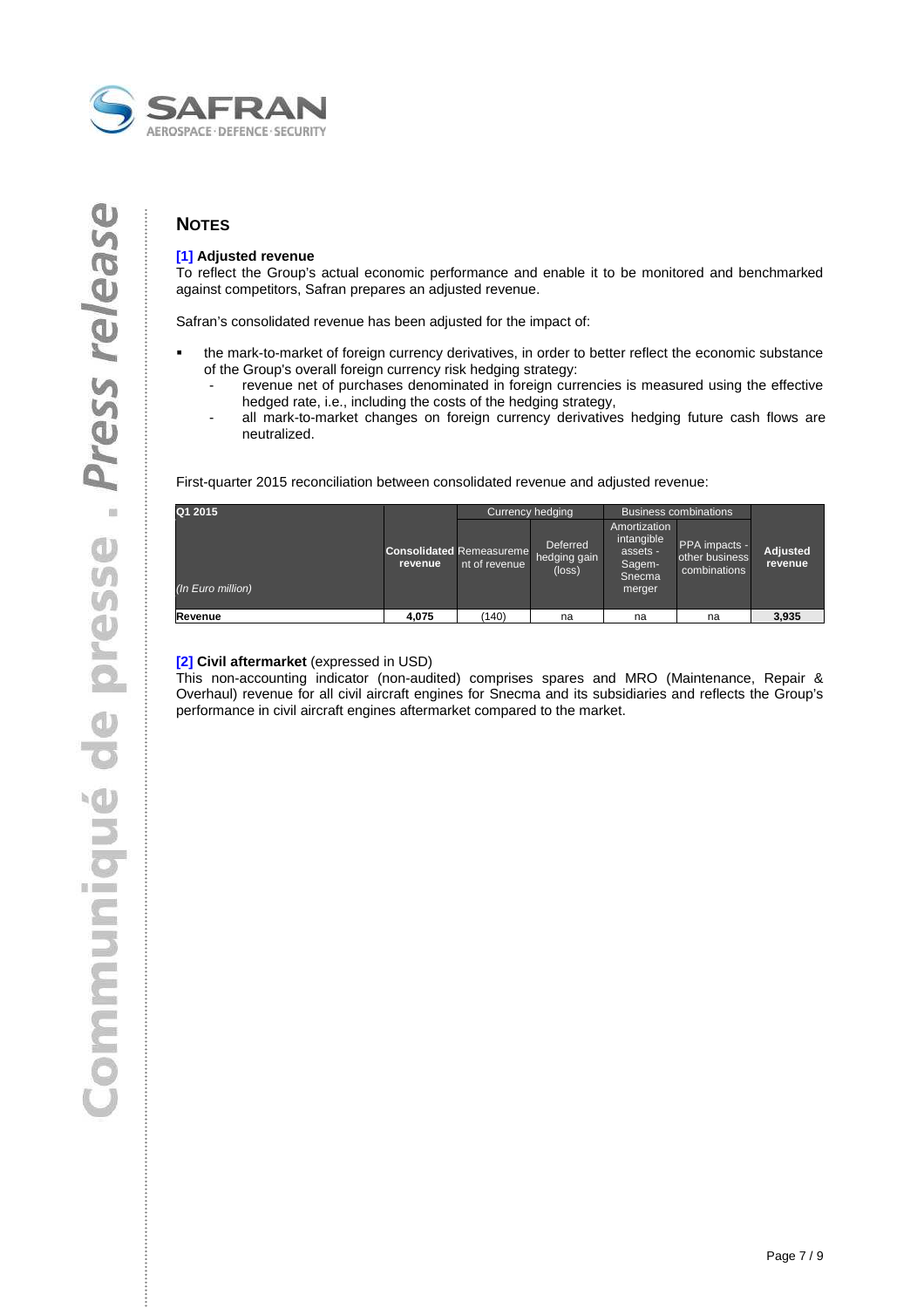

## **ANNEX – IMPACTS OF IFRIC 21**

IFRIC 21 "Levies" is an Interpretation that provides guidance on when to recognize a liability for a levy (other than income tax), and specifies that the obligating event giving rise to this liability is the activity that triggers the payment of the levy, as identified by the legislation.

Changes in accounting methods result to the fact that the obligation to pay certain levies, mostly French and US levies, generally exists on January 1 and thus has to be recognized as a liability at this date. Previously, recognition of the liability and the charge was spread out over a year.

The Group has applied this Interpretation from the accounting period beginning on January 1, 2015.

As a result, Safran restated its H1 2014 income statement and its FY 2014 balance sheet for comparison purposes. The application of IFRIC 21 has no impact on FY 2014 income statement.

#### **Restated H1 2014 adjusted income statement**

| <b>Adjusted income statement</b>                                                                                                                         | H1 2014                    | Impact of       | H1 2014               |
|----------------------------------------------------------------------------------------------------------------------------------------------------------|----------------------------|-----------------|-----------------------|
| (In Euro million)                                                                                                                                        |                            | <b>IFRIC 21</b> | restated              |
| Revenue                                                                                                                                                  | 7,208                      |                 | 7,208                 |
| Other recurring operating income and expenses                                                                                                            | (6, 245)                   | (25)            | (6,270)               |
| Share in profit from joint ventures                                                                                                                      | 18                         |                 | 18                    |
| Recurring operating income                                                                                                                               | 981                        | (25)            | 956                   |
| % of revenue                                                                                                                                             | 13.6%                      | $(0.4)$ pt      | 13.2%                 |
| Other non-recurring operating income and expenses                                                                                                        | (10)                       |                 | (10)                  |
| <b>Profit from operations</b>                                                                                                                            | 971                        | (25)            | 946                   |
| % of revenue                                                                                                                                             | 13.5%                      | $(0.4)$ pt      | 13.1%                 |
| Net financial income (expense)<br>Income tax expense<br>Share in profit from associates<br>Loss for the period attributable to non-controlling interests | (11)<br>(313)<br>7<br>(22) | 9               | (11)<br>(304)<br>(22) |
| Profit for the period attributable to owners of the parent                                                                                               | 632                        | (16)            | 616                   |
| EPS (in €)                                                                                                                                               | $1.52*$                    | (0.04)          | $1.48*$               |

\*Based on weighted average number of shares of 416,440,876 as of June 30, 2014

#### **Restated operating segment information (H1 2014)**

| H <sub>1</sub> 2014<br>$\sqrt{ln E}$ uro<br>million) | Aerospace<br><b>Propulsion</b> | Aircraft<br>Equipment | <b>Defense</b> | Security | <b>Total</b><br>operating<br>segments | <b>Holding</b><br>company<br>and<br>other | <b>Total</b><br>adjusted<br>data | <b>Currency</b><br>hedges | Impacts of<br>business<br>combinations | <b>Total</b><br>consolidated<br>data |
|------------------------------------------------------|--------------------------------|-----------------------|----------------|----------|---------------------------------------|-------------------------------------------|----------------------------------|---------------------------|----------------------------------------|--------------------------------------|
| Recurring<br>operating<br>income                     | 745                            | 202                   | 44             | 65       | 1,056                                 | (75)                                      | 981                              | (244)                     | (155)                                  | 582                                  |
| Impact of<br>IFRIC 21                                | (18)                           | (5)                   | (1)            | (1)      | (25)                                  | $\blacksquare$                            | (25)                             | ٠                         |                                        | (25)                                 |
| Restated<br>recurring<br>operating<br>income         | 727                            | 197                   | 43             | 64       | 1,031                                 | (75)                                      | 956                              | (244)                     | (155)                                  | 557                                  |